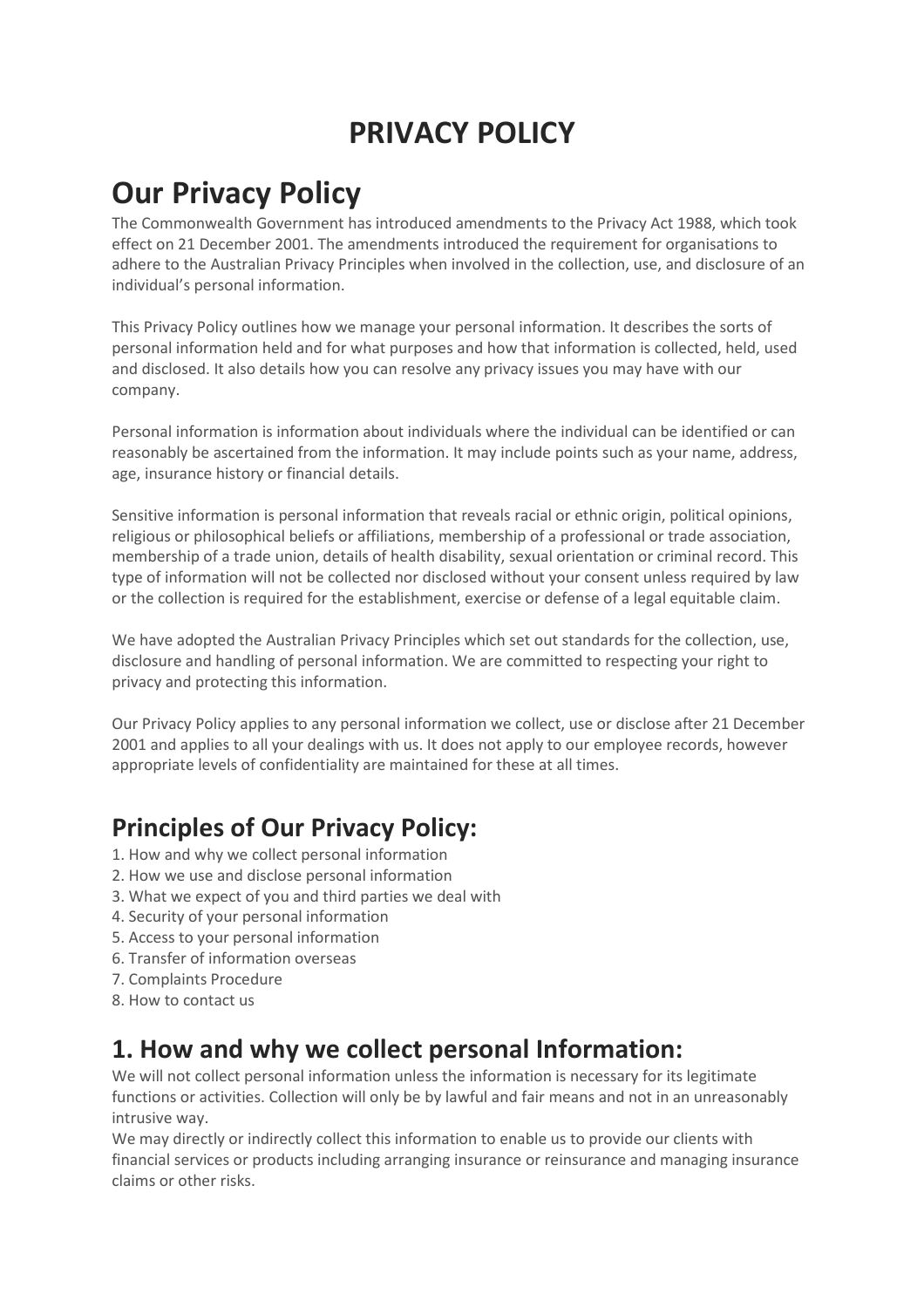# 2. How we use and disclose personal information

We will not use or disclose personal information for any purpose that is unrelated to our services and that you would not reasonably expect (except with your consent).

Unless otherwise instructed, we may disclose this information to other organisations where we believe it is necessary to assist them and us in providing their services. Recipients will typically be insurers, reinsurers, other insurance intermediaries, accountants, employers, health workers/ medical practitioners, investigators, solicitors, loss adjusters, state or federal health authorities, mortgagees, regulatory bodies and interested parties, other professional advisers, and suppliers or repairers (for the purpose of investigating or assisting with a claim).

Where your personal information is disclosed, we will seek to ensure that the information is held, used or disclosed consistently with the Australian Privacy Principles and other applicable privacy laws and codes.

We will take reasonable steps to ensure that your personal information is accurate, complete and up-to-date.

If the required personal information is not provided, we or any involved third parties may not be able to provide appropriate services.

#### 3. What we expect of you and third parties we deal with

When you provide personal information about other individuals, we rely on you to have made them aware that you will or may provide their information to us, the purposes we use it for, the types of third parties we disclose it to and how they can access it (as described in this document).

If you have not done this, you must tell us before you provide the relevant information.

If we give you personal information, you and your representatives must only use it for the purposes we agree to. Where relevant you must meet the requirements of the Australian Privacy Principles set out in the Privacy Act 1988, when you collect, use, and handle personal information on our behalf.

You must also ensure that your agents, employees and contractors meet all of these requirements.

# 4. Security of your personal information

We may store your personal information electronically or in hard copy. We endeavour to protect it from misuse and loss and from unauthorised access, modification and disclosure. We maintain computer and network security, e.g. the use of fire walls (security measures for the internet) and other security systems such as user identifiers and passwords to control access to computer systems.

#### 5. Access to your personal information

You may access your personal information held by us and you may let us know if you think it inaccurate, incomplete or out of date. No fee will be charged by us for an access request. However we may charge the reasonable cost of complying with the access request. There are some limited situations that are set out in the Australian Privacy Principles where access may not be allowed.